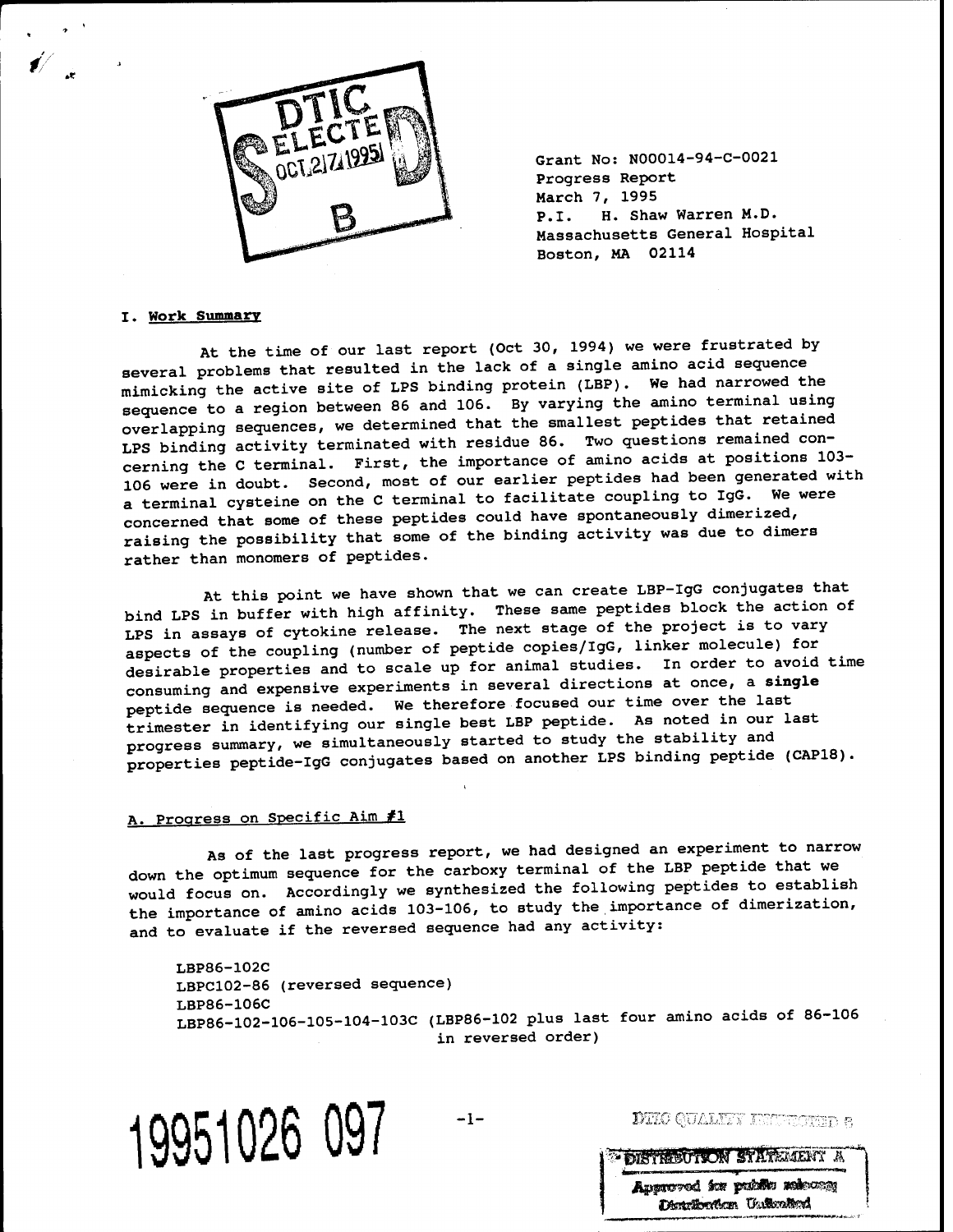LBP86-102C and LBPC102-86 were reduced, deliberately dimerized, and treated by a blocking reagent (iodoacetamide) on the carboxy cysteine to prevent dimerization. The reversed sequences were generated to provide identical hydrophobicity and charge but in a different order. We tested the resultant peptides for ability to bind LPS in the slot blot assay and the ability to block binding of LPS to CD14 transfected CHO cells in LBP containing human serum as assessed by FACS. This latter assay assesses the ability of the peptides to block the LBP-CD14 axis that is necessary for macrophage activation and depends upon native LBP. Active peptides appear to block by interfering with LPS-native LBP interactions. The results of this experiment, which were somewhat complex, suggested that:

1. LBP86-102C and LBP86-106C bound LPS well and blocked LPS binding to CD14. LBP86-102C dimerized and reduced seemed to have similar activity, although the activity of all of the peptides with this sequence was somewhat less than with several prior batches of peptides. LBP86-106C had more consistent and slightly higher activity.

2. LBPC102-86 also bound and blocked, but optimal activity was seen in the dimerized form. Blocking the cysteine or reducing the peptide prior to testing resulted in a moderate loss of activity.

3. LBP86-102-106-105-104-103C bound LPS and blocked binding to CD14 almost as well as LBP86-106C.

Based on this information, we believe that LBP86-102 is the smallest sequence that binds LPS and blocks its interaction with LBP and CD14. However, because LBP86-106C blocked more consistently and had slightly higher activity, we believe that it will be a better choice for coupling to IgG. In addition, the four "extra" amino acids (103-106) will presumeably lead to less interference with the 100-102 AA part of the sequence after coupling. We believe this part of the peptide is important for activity. Thus, we have selected LBP86-106C as our best candidate for further coupling experiments. To doubly confirm that the cysteine is not playing a role in the binding for the purposes of publication, we are in the process of synthesizing this sequence +/- the cysteine for analagous studies. In the meanwhile, we are generating a large batch of 86-106C for coupling.

### B. Progress on Specific Aim #2

Because of unexpectedly positive results on the project with LBP early in the first year, we have focused primarily on the LPS binding sequence of LBP. We are now designing and synthesizing peptides that correspond to the presumed LPS binding site of BPI (based on sequences homologous to our LBP peptides and the published work of others studying BPI. We are just beginning this specific aim and have no new data yet.

### C. Progress on Specific Aim #3

This specific aim is well underway. As noted in earlier reports, we have settled on using human IgG prepared for intravenous injection for the bulk of our experiments because it is easily available in large quantities and is pyrogen-free. Until very recently, we concentrated on preparations IgG conjugates based on three peptides: hLBP76-102, hLBP86-102, and CAP18. As noted above, we chose the two hLBP peptides based on their activity, but had not earlier settled on a final peptide with which to scale up. We systematically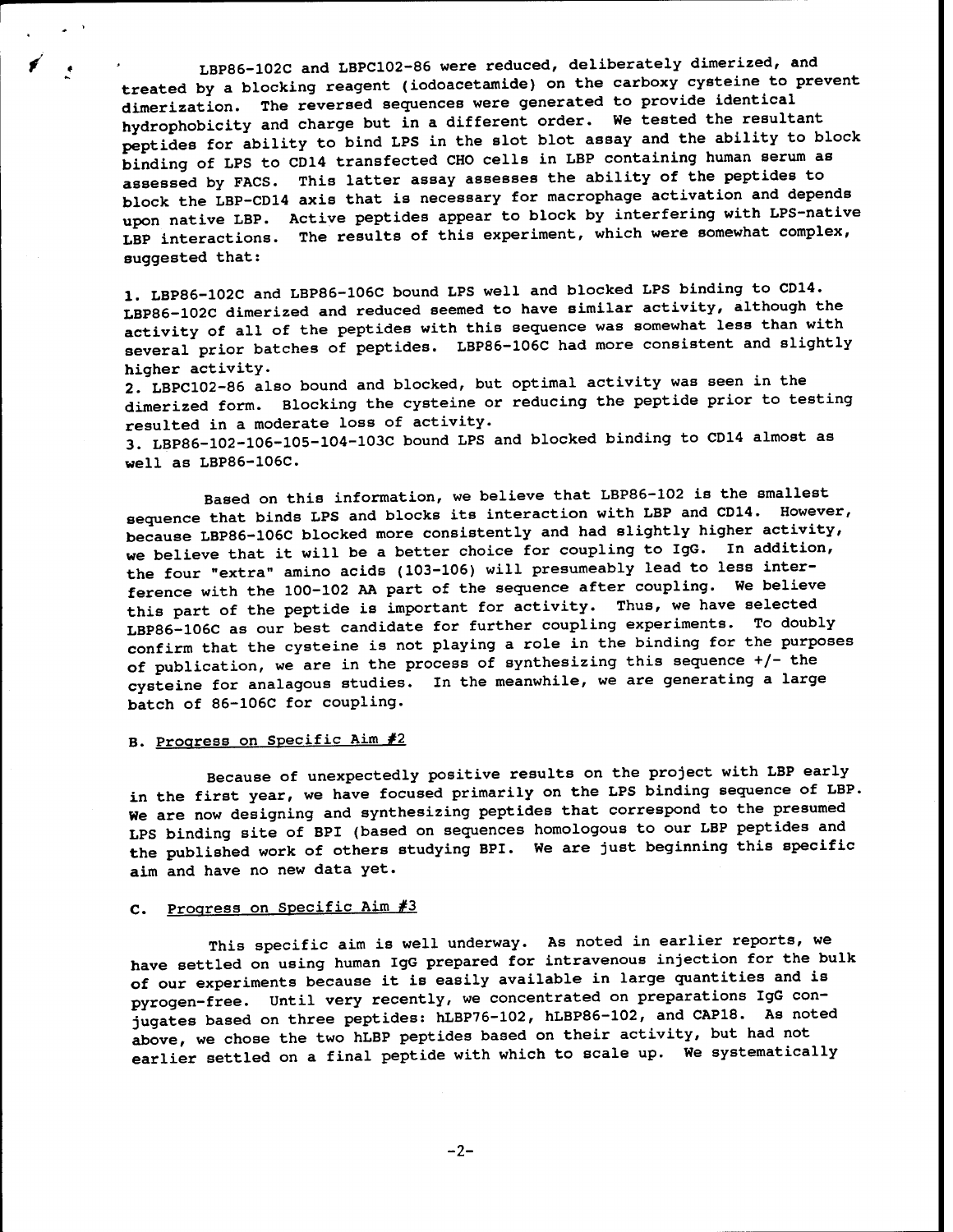included the CAP18 peptide for comparison because it also binds LPS with high affinity. Initial conjugates with all three peptides bind LPS extremely well in aqueous buffers as assessed by RIA. As noted in our last report, an issue that has emerged that we believe is crucial for the further development of the conjugates is the ability of the conjugates to bind **in blood** (as opposed to buffer). Accordingly, as initially planned, we developed a magnetic bead assay with rabbit anti-hlgG covalently coupled to the beads that allows us to capture the peptide-hlgG conjugates in rabbit blood. By adding radiolabeled LPS to the blood, adding the conjugates, and then the capturing immunobeads, we have been able to compare the ability of the conjugates to bind LPS in whole blood. By incubating the conjugates in the blood for varying times before the addition of the LPS we are able to assess the functional stability of the conjugates in blood. Early experiments (outlined in the Oct. 30, 1994 report) indicated that the CAP18 conjugates lost activity over time. We were able to improve on the stability of the conjugates by coupling with SMPT as opposed to SPDP. SMPT is a heterobifunctional linker that has bulky groups that prevent reduction of the disulfide bond linking the peptide to the IgG. Even with SMPT, there was an initial rapid loss of activity over time, followed by a slow decay over 24 hours. Possibilities for this included that the conjugates were taken into WBC (perhaps a desirable property), or that the peptide was removed from the conjugate, or that there was proteolysis of the peptide itself. Most of these experiments were done with CAP18-hIgG conjugates because we had not settled on a final LBP peptide and we therefore did not have large quantities of any hLBP peptide to couple. A single experiment performed with an early batch of LBP86- 102-IgG indicated that binding in blood was somewhat decreased compared to PBS, and that this effect can be partially compensated for by adding higher concentration of the conjugate. These experiments will need to be amplified and repeated in detail when newer peptides and conjugates are generated with optimum sequence and coupling techniques and with larger copies of peptide/IgG.

We have now worked out the technical aspects of coupling for three heterobifunctional couplers (SPDP, SMPT, and SMCC, a coupler that is apparently more stable than SPDP and SMPT in blood).

# D. Progress on Specific Aim #4

A major goal of this specific aim was to develop appropriate assays to characterize the conjugates and to assess their ability to bind and neutralize LPS and bacteria. These assays are now all up and running and available to us.

One goal was to label peptides in order to accurately measure the number of peptides/IgG and to develop accurate structure function relationships. This information is crucial for the development of a final product, especially if it is eventually produced genetically. The unanticipated finding that the conjugates might not be stable in blood has increased our need to produce conjugates with labeled peptide so that we can directly measure the physical stability of the conjugates in blood. Conjugates radiolabeled in the peptide component would also facilitate pharmacokinetic experiments in mice and rabbits.

Over the last trimester, we produced a large batch (45 mg) of 14C-CAP18 that was labeled on the amino terminal of the peptide using 14C acetic anhydride while the peptide was still on the resin. Now that we have settled on the sequence of LBP as 86-106, we have started the synthesis of 14C-hLBP86-106C

-3-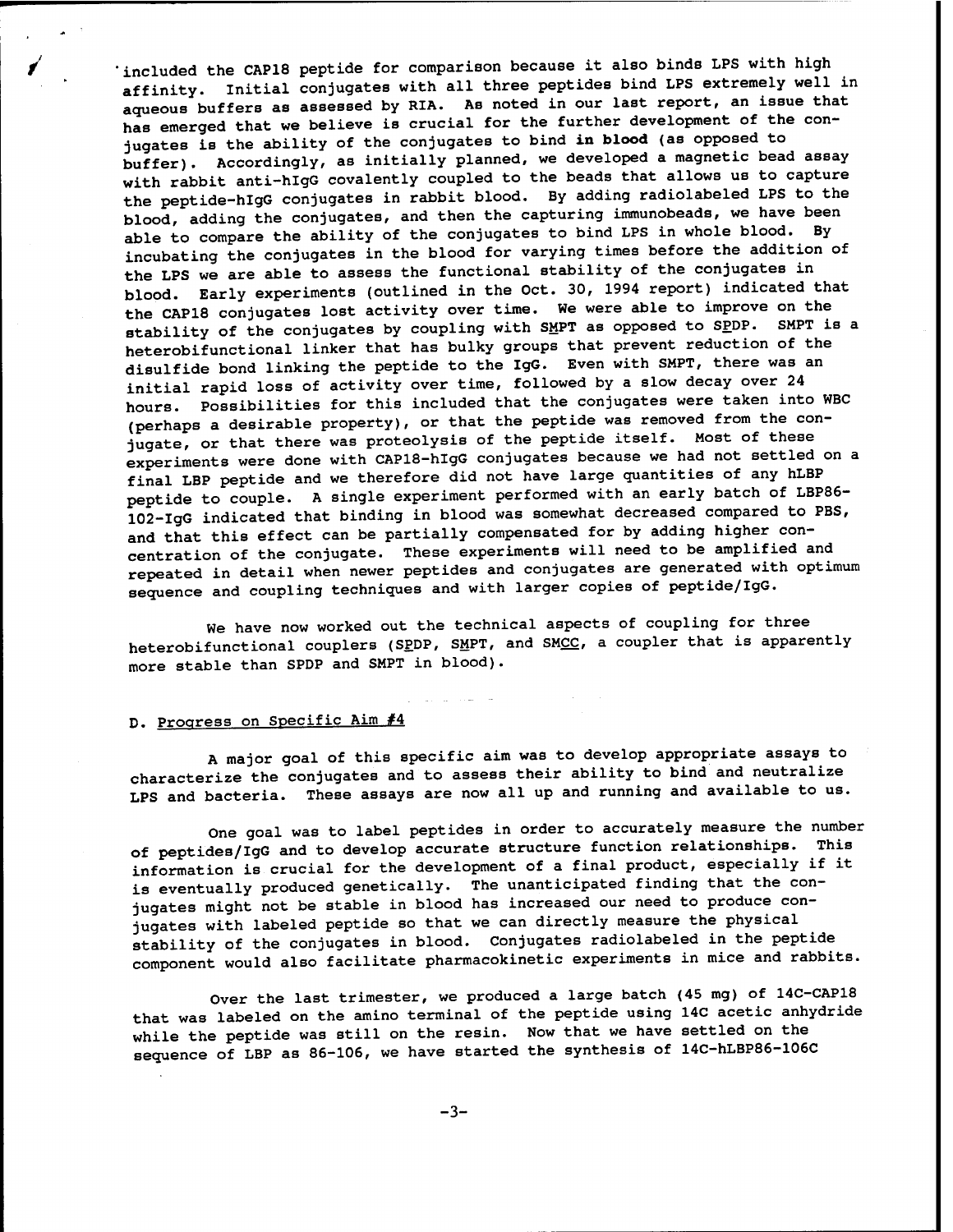using the same process. When this reagent is available, we will prepare SPDP, SMPT, and SMCC IgG conjugates with each.

It has become clear that it will be desirable to study the transport of the peptide-IgG conjugates into WBC in blood. It will be of equal importance to study the effect of the conjugates in transporting LPS and bacteria into WBC in blood. We are in the process of developing an assay of opsinophagocytosis in our laboratory. Ideally, we would like to study the ability of the conjugates to promote phagocytosis of whole intact bacteria and also released bacterial membrane blebs containing LPS. We are currently using radiolabeled chemically purified LPS. We believe that it will be far better to study the physicochemical form of native LPS that is released from bacteria into blood. We have therefore radiolabeled E. coli O111:B4 and S. typhimurium specifically in the LPS moiety by growing Gal-E mutants of each in 3H-galactose. Each of these strains form complete chain LPS under these conditions with almost all of the radiolabel incorporated into the LPS. We extracted the LPS of each and found that the specific activities were 53,000 and 4,600 CPM/ug, respectively. Incubation of the bacteria in rabbit, rat, and human sera causes about 30% of the radiolabeled LPS to be released. We plan to add WBC (purified over Ficoll) to serum containing 3H-LPS labeled bacteria to study phagocytosis and to compare the conjugates binding of purified LPS with LPS on bacteria or released from its surface in the form of blebs.

# E. Progress on Specific Aims #5-7

As per our initial timetable, we have not started these animal experiments. To stay on our anticipated schedule, we will need to start experiments of pharmacokinetics of the conjugates by the middle of the year.

# II. New knowledge since the last report

1. LBP86-106 appears to be the optimum sequence for LPS binding and blocking LPS-CD14 interactions (that are dependent upon native LBP). We have therefore selected this sequence for scaling up.

2. In a single experiment, an early preparation of LBP86-102-IgG coupled with SPDP bound tritiated LPS well in phosphate buffered saline but only modestly in 20% whole rabbit blood. These experiments need repeating and amplifying with new conjugates, the LBP86-106 sequence, peptides prepared with 14C-labeled peptide, and more stable heterobifunctional linkers.

#### III. Technical problems

We have had no technical problems during the last trimester.

#### IV. Future directions

We are essentially following our projected work plan very closely and are pretty much on schedule. We have now narrowed down the multiple different sequences that we had been working with LBP86-106, which should allow us to proceed more rapidly because we can focus only on this sequence. An important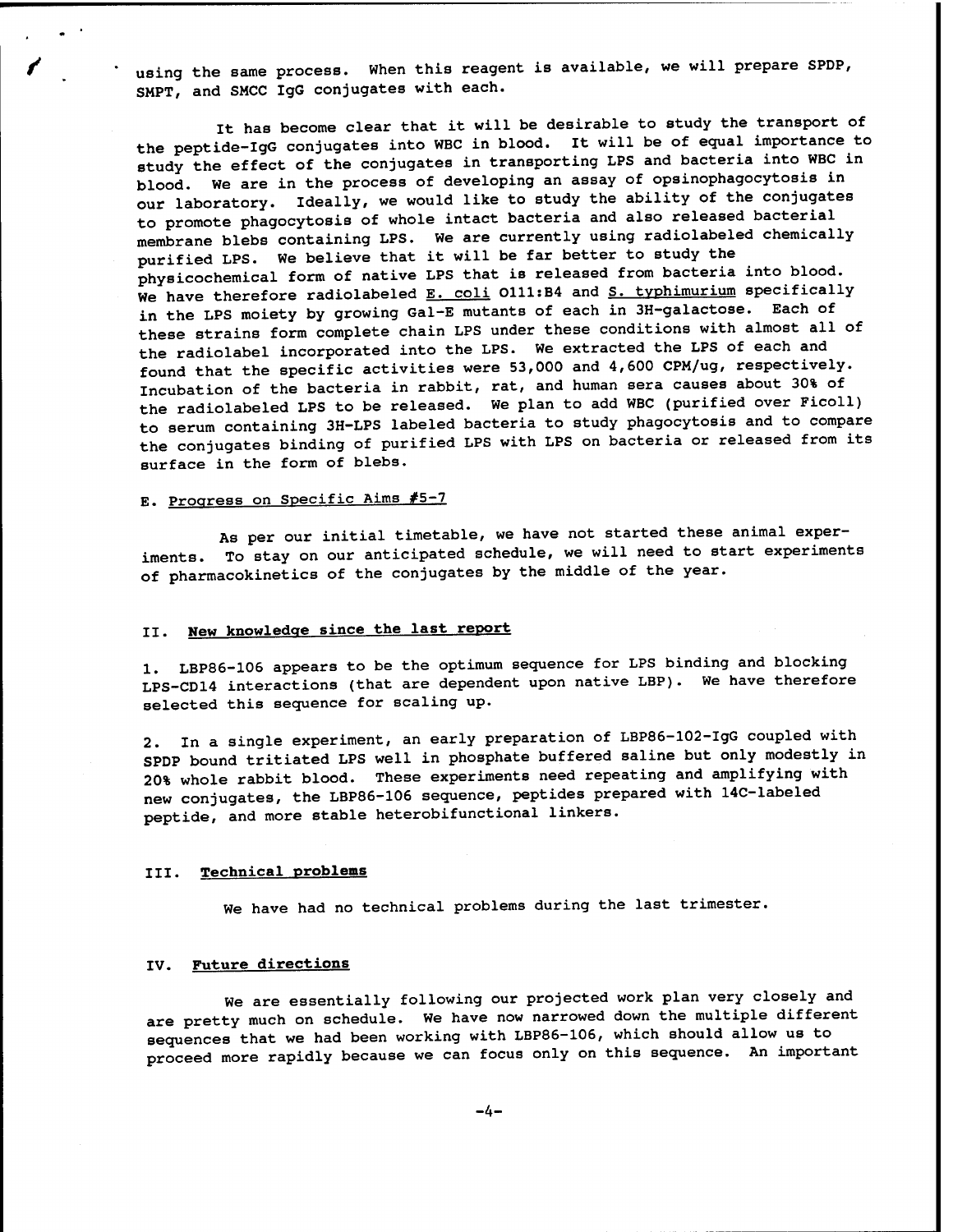goal for the next trimester will be to generate radiolabeled peptide and new conjugates with varying numbers of peptide/IgG with our three linkers. We will then test these for stability and function in blood. Specific goals for the next trimester are:

1. To prepare 14C-LBP86-106C.

2. To couple 14C-LBP86-106C to hlgG with varying copies of peptide (2,4,8-fold molar excess) per IgG using SPDP, SMPT, SMCC.

3. To compare LPS binding activities of these preparations in PBS and 20% whole rabbit blood using tritiated purified LPS and tritiated LPS in the form of membrane blebs of E. coli O111:B4 and S. typhimurium that have been prepared with Gal-E mutants.

4. To evaluate the stability of these preparations in rabbit blood and plasma.

5. To study if these conjugates are taken into WBC after incubation with blood.

6. To study if these conjugates increase the uptake of LPS into WBC after incubation of preformed 3H-LPS-14C-peptide-IgG conjugates in blood. If yes, to do the same experiment by adding the 3H-LPS to 14C-peptide-conjugate that is already present in blood.

7. To start to prepare and evaluate sequences of BPI that are homologous to LBP86-106 (specific aim #2)

# V. Publications published or submitted in the last trimester

1. Kloczewiak M, Black KM, Loiselle P, Cavaillon JM, Wainwright N, Warren HS. Synthetic peptides that mimic the binding site of horseshoe crab antilipopolysaccharide factor. J. Infect. Dis. 170:1490-7, 1994.

2. Warren HS, Black KM, Loiselle PL. Range and distribution of natural antibodies to the O-antigen of lipopolysaccharides in human plasma. Submitted to J. Infect. Dis. (funded in part by the preceding Navy grant).

3. Warren HS, Cavaillon JM, Loiselle P, Ge Y, Black K, Zanzot E, Fitting C, Golenboch D, Vermeulen MW, Ezzell R, Kloczewiak M. Identification of a major LPS binding site of lipopolysaccharide binding protein. In preparation for submission.

4. Fletcher MA, Kloczewiak M, Loiselle P, Amato S, Black K, Warren HS. TALF peptide-immunoglobulin conjugates that bind lipopolysaccharide. In preparation for submission for "concise concept" section of J. Inf. Dis.

Aaesssidn For *mis* GRA&I g^ *mic* XÄB  $\Box$ Unannounced □ Distribution, Availability" Codes Avail and/or D1st. SposiaJ,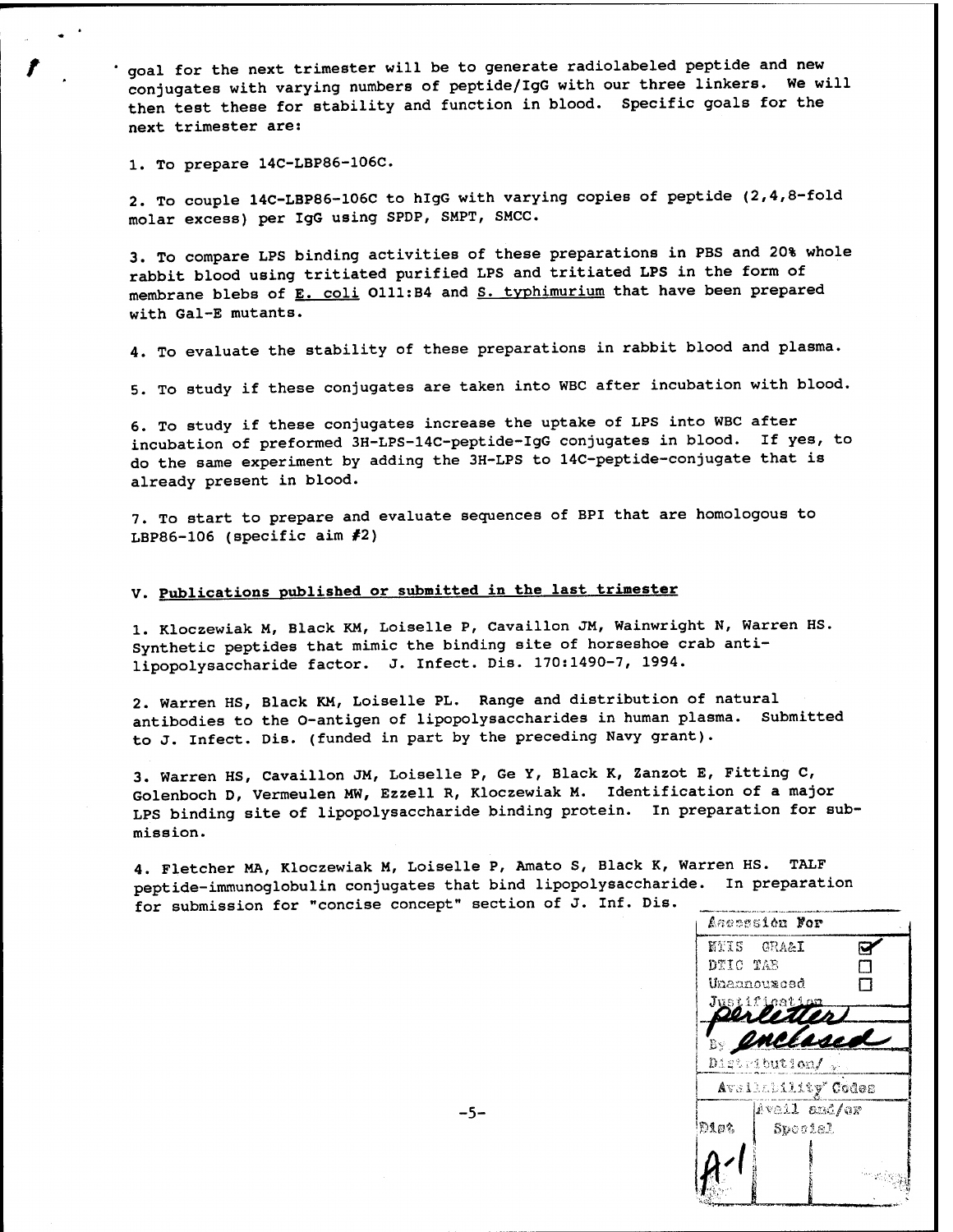

# **OFFICE OF THE UNDER SECRETARY OF DEFENSE (ACQUISITION) DEFENSE TECHNICAL INFORMATION CENTER CAMERON STATION ALEXANDRIA, VIRGINIA 22304-6145**

**IN REPLY <sup>r</sup>^\_,«. ^,-V/-N REFERTO DTIC-OCC**

SUBJECT: Distribution Statements on Technical Documents

TO:

**-3**

OFFICE OF NAVAL RESEARCH CORPORATE PROGRAMS DIVISION ONR 353 800 NORTH QUINCY STREET ARLINGTON, VA 22217 -5660

1. Reference: DoD Directive 5230.24, Distribution Statements on Technical Documents 18 Mar 87.

2. The Defense Technical Information Center received the enclosed report (referenced below) which is not marked in accordance with the above reference.

PROGRESS REPORT N00014-94-C-0021 TITLE: MASSACHUSETTS GENERAL HOSPITAL

3/ We request the appropriate distribution statement be assigned and the report returned to DTIC within 5 working days.

٠, 4. Approved distribution statements are listed on the reverse of this letter. If you have any questions regarding these statements, call DTIC's Cataloging Branch, (703) 274-6837.

FOR THE ADMINISTRATOR:

1 End<br>1 End GOPALAKRISHNAN NAIR Chief, Cataloging Branch

÷.

FL-171 Jul93